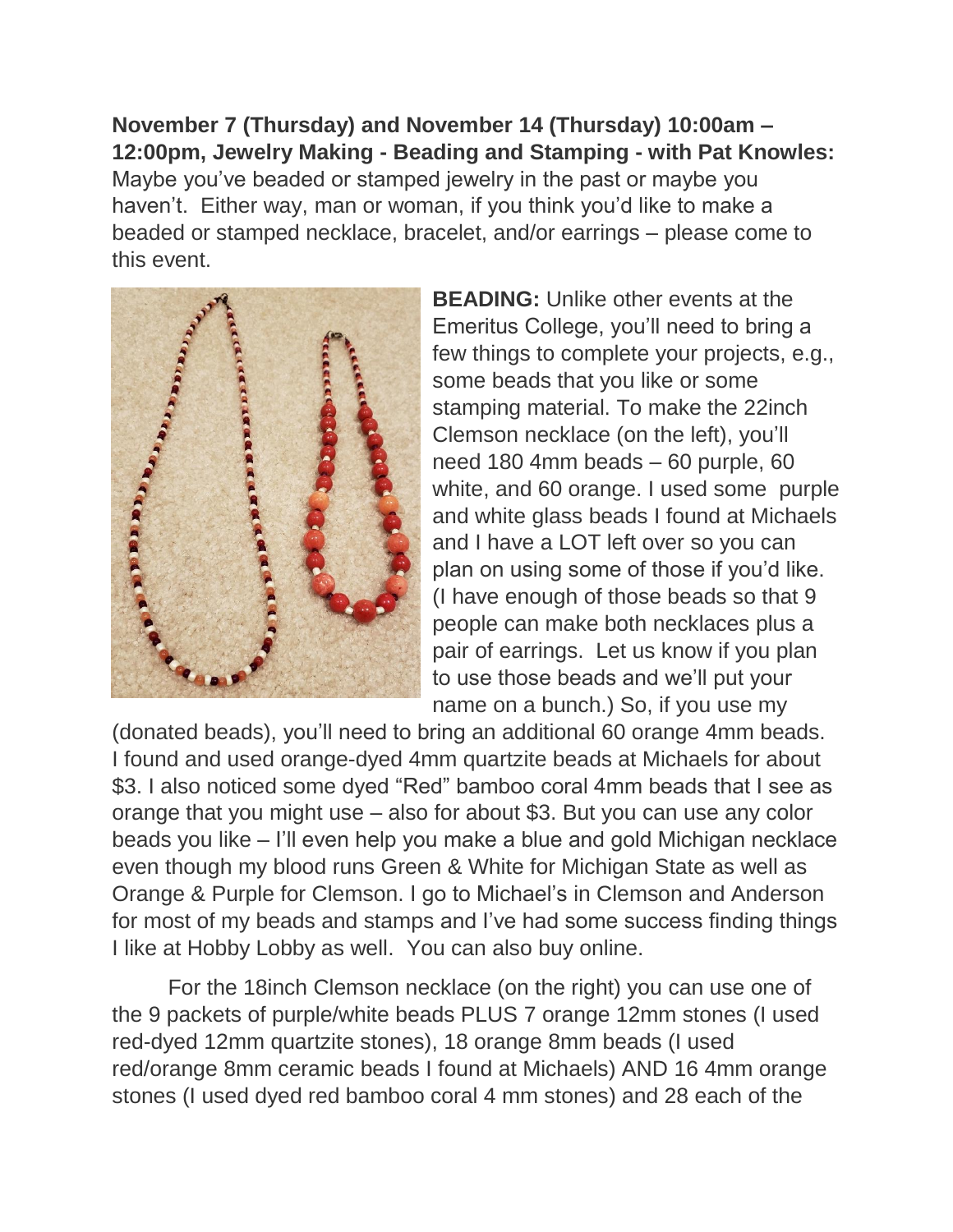purple and white glass 4 mm beads I used for the first necklace. I find that natural, glass and ceramic stones look great on necklaces whereas plastic, wood, and some resin beads are not heavy enough.

I have quite a lot of beading wire that I've bought over the years and you can use that. If you plan on making a very long necklace – longer than 60 inches I would ask that you bring your own beading wire (also found at Michaels). I will also bring clasps and other findings and beading tools. If you have your own tools you can bring those along.



STAMPING: In order to engage in stamping, I'll bring some tin and copper disks and some tin bracelet and ring blanks and all my stamps. I'm new to stamping so I don't have a lot of them yet. See the picture above where I've stamped onto a long piece of tin for a look at the stamps I have. A big part of stamping is planning how you're going to stamp your pattern. The circular disk above was one I completed with just a few minutes of thought so it's not perfect but it's a cute little bracelet that I wear sometimes. I also have several letter/number sets – one is 6mm, one is 1.5mm, and one is a fancy ImpressArt Melody upper-case 3mm set. I'll bring hammers, steel hammering surface and rulers and guides for stamping that anyone can use. If you feel brave, you can order a length of sterling silver to stamp on and make a stamped cuff from. I usually order supplies from Rio Grande Jewelry supply. For a bracelet, you'd want to order a  $\frac{1}{2}$  or 1-inch x 6-inch piece of 18 gage sterling silver sheet.

Event type: Arts

Departments: Emeritus College